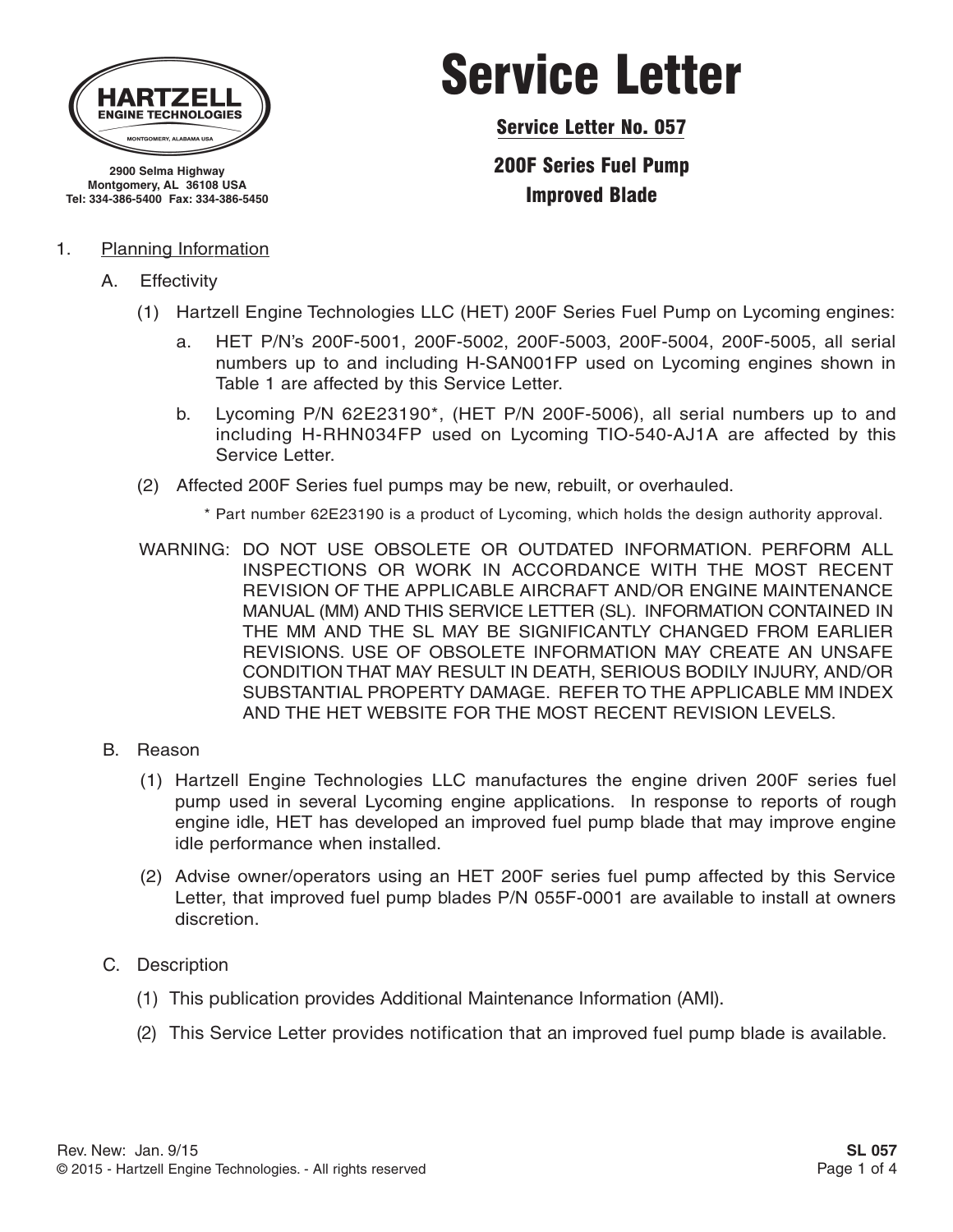# Service Letter

#### Service Letter No. 057

### 200F Series Fuel Pump Improved Blade

#### D. Approval

(1) This technical publication has been approved by Hartzell Engine Technologies LLC.

#### E. References

(Reference publications used at overhaul or repair.)

- (1) HET 200201-0000 Maintenance & Overhaul manual Rev. F or latest.
- (2) Aircraft maintenance manual (as applicable).
- (3) Lycoming engine Service Instructions or maintenance manual (for applicable model).
- 2. Material Information
	- A. Four (4) each, Fuel Pump Blades, HET P/N 055F-0001 as desired for maintenance. HET Fuel Pump parts are available through any HET distributor.
- 3. Contact Information
	- A. Contact HET Product Support for all communications regarding the technical content of this Service Letter.
		- (1) Phone +1.334.386.5441
		- (2) Fax +1.334.386.5410
		- (3) E-mail at techsupport@HartzellEngineTech.com
		- (4) Address:

Hartzell Engine Technologies LLC 2900 Selma Highway, Montgomery, AL 36108, USA.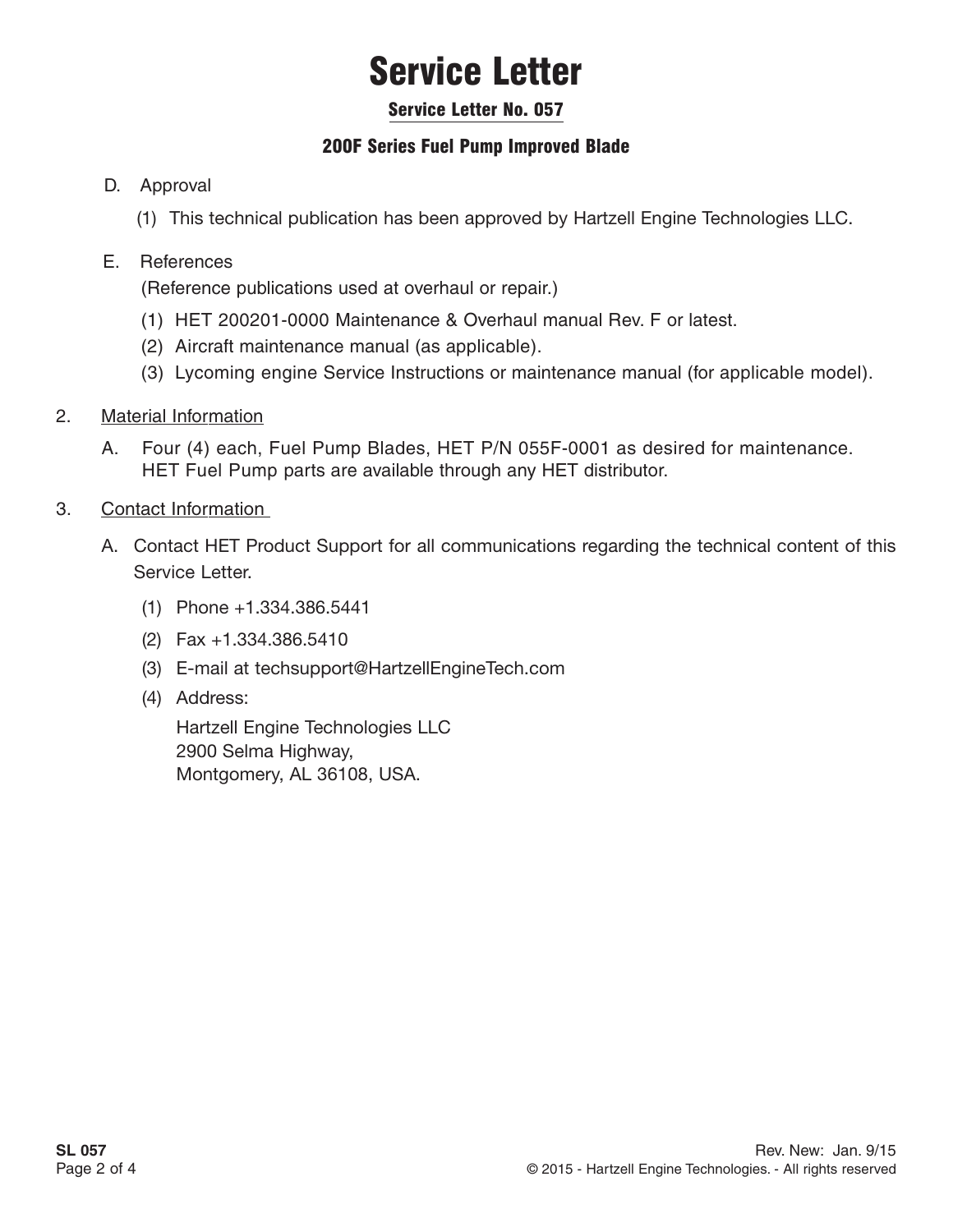### Service Letter

#### Service Letter No. 057

#### 200F Series Fuel Pump Improved Blade

**Table 1**

| <b>Part Number</b>   | <b>Part Number</b>      | <b>Lycoming Engine</b>          |
|----------------------|-------------------------|---------------------------------|
| <b>HET Fuel Pump</b> | <b>Textron Lycoming</b> | <b>Installation Eligibility</b> |
|                      |                         |                                 |
| 200F-5001            | 62E23185                | GO-435; GO-435-C2; GO-435-C2A;  |
|                      |                         | GO-435-C2A2; GO-435-C2B;        |
|                      |                         | GO-435-C2B1; GO-435-C2B2;       |
|                      |                         | GO-435-C2C; GO-435-C2D;         |
|                      |                         | GO-435-C2E; GO-435-D1;          |
|                      |                         | GO-480; GO-480-A1A; GO-480-B;   |
|                      |                         | GO-480-B1; GO-480-B1A6;         |
|                      |                         | GO-480-B1D; GO-480-C1D6;        |
|                      |                         | GO-480-C2C6; GO-480-C2D6;       |
|                      |                         | GO-480-C2E6; GO-480-C3A6;       |
|                      |                         | GO-480-E1A6; GO-480-F6;         |
|                      |                         | GO-480-F1A6; GO-480-F2A6;       |
|                      |                         | GO-480-F2D6; GO-480-F3A6;       |
|                      |                         | GO-480-F3B6; GO-480-F4A6;       |
|                      |                         | GO-480-F4B6; GO-480-G1A6;       |
|                      |                         | GO-480-G1D6; GO-480-G1H6;       |
|                      |                         | GO-480-G1J6; GO-480-G2D6;       |
|                      |                         | GO-480-G2F6                     |
| 200F-5002            | 62E23186                | IO-540-K1E5; IO-720-A1A;        |
|                      |                         | IO-720-A1B; IO-720-B1B;         |
|                      |                         | IO-720-C1B; IO-720-D1B;         |
|                      |                         | LTIO-540-F2BD; LTIO-540-J2BD;   |
|                      |                         | TIGO-541-D1A; TIGO-541-D1B;     |
|                      |                         | TIGO-541-E1A; TIO-360-A3B6;     |
|                      |                         | TIO-540-A1A; TIO-540-A1B;       |
|                      |                         | TIO-540-A2A; TIO-540-A2B;       |
|                      |                         | TIO-540-A2C; TIO-540-AE2A;      |
|                      |                         | TIO-540-J2B; TIO-540-U2A;       |
| 200F-5003            | 62E23188                | TIO-540-AB1AD; TIO-540-AA1AD;   |
|                      |                         | LTIO-540-U2A; LTIO-540-J2B      |
| 200F-5004            | 62E23187                | IO-540-K1F5D; LTIO-540-W2A;     |
|                      |                         | TIO-540-F2BD; TIO-540-J2BD;     |
|                      |                         | TIO-540-N2BD; TIO-540-R2AD;     |
|                      |                         | TIO-540-T2AD; TIO-540-V2AD      |
| 200F-5005            | 62E23189                | IO-720-A1B; LTIO-540-V2AD;      |
|                      |                         | TIO-540-W2A; TIO-540-AH1A;      |
|                      |                         | TIO-540-AJ1A                    |
| 200F-5006*           | 62E23190                | <b>TIO-540-AJ1A</b>             |

\* P/N 62E23190 is a product of Lycoming which holds the design authority approval.